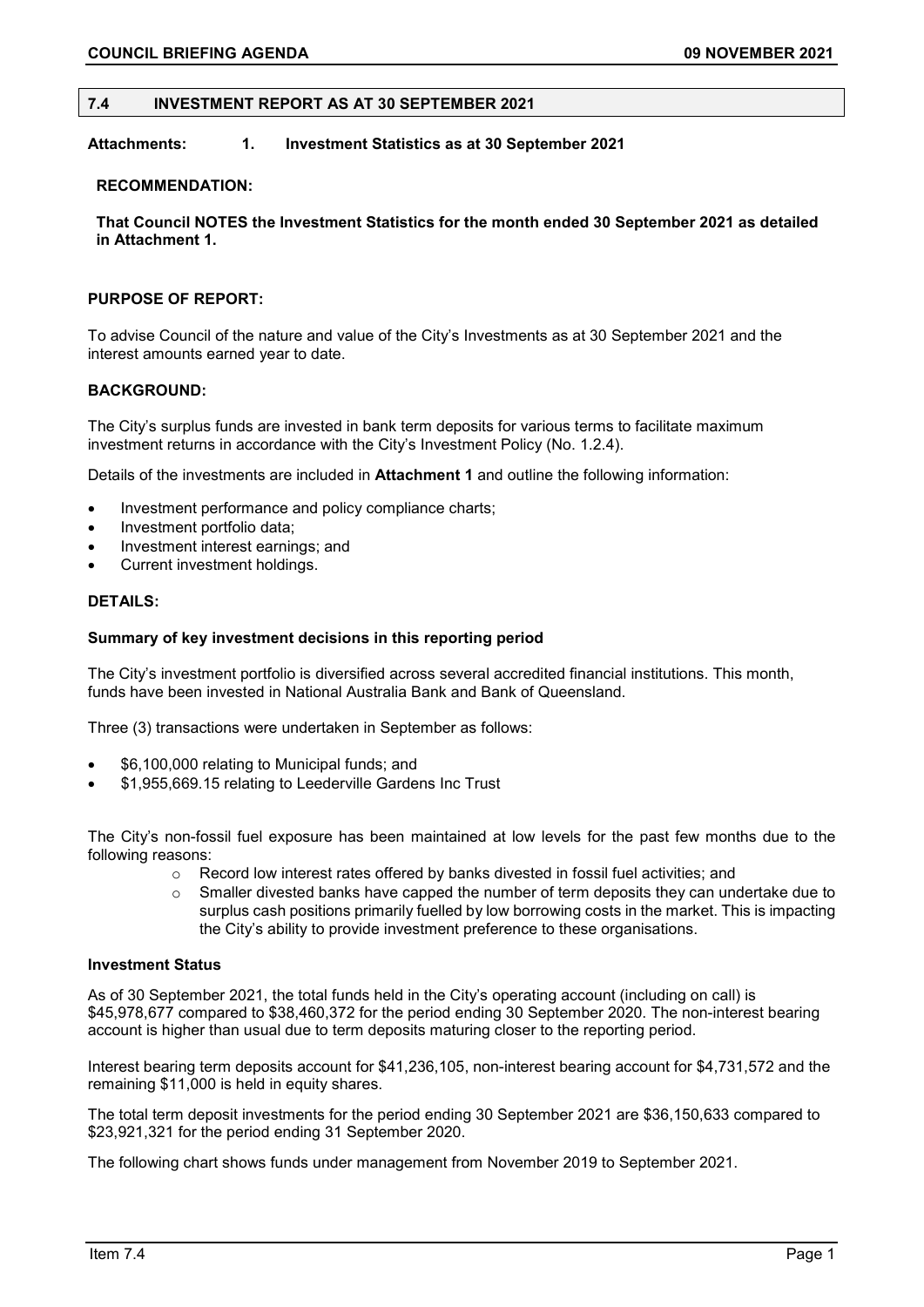

# **Interest Status**

Total accrued interest earned on investments at 30 September 2021 is:

| <b>Total Accrued Interest Earned on Investment</b> | <b>Budget</b>  | <b>Budget</b> | <b>Actual</b> | % of FY       |
|----------------------------------------------------|----------------|---------------|---------------|---------------|
|                                                    | <b>Adopted</b> | YTD           | <b>YTD</b>    | <b>Budget</b> |
| Municipal                                          | \$100,000      | \$9,596       | \$13,708      | 142.85%       |
| Reserve                                            | \$100,000      | \$21,640      | \$11,240      | 51.94%        |
| <b>Subtotal</b>                                    | \$200,000      | \$31,236      | \$24,948      | 79.87%        |
| Leederville Gardens Inc Surplus Trust*             | \$0            | \$0           | \$21,348      | $0.00\%$      |
| <b>Total</b>                                       | \$200,000      | \$31,236      | \$46,296      | 148.22%       |

*\*Interest estimates for Leederville Gardens Inc. Surplus Trust were not included in the 2020/21 Budget as actual interest earned is restricted.*

The City has a weighted average interest rate of 0.38% for current investments whereas the Reserve Bank 90 days accepted bill rate for September 2021 is 0.02%. The online Saver interest rate has been maintained at 0.2% and is subject for review by CommBank in November 2021.

## **Sustainable Investments**

The City's investment policy requires that in the first instance, the City considers rate of return of the fund. All things being equal, the City then prioritises funds with no current record of funding fossil fuels. The City can increase the number of non-fossil fuel lenders but will potentially result in a lower rate of return.

Administration utilises 'Market Forces' to ascertain the level of exposure banks have in fossil fuel activities and utilises a platform called 'Yield Hub' to determine daily interest rates published by banks.

The investment guidelines which is the supplementary document to the Council Investment Policy has been updated to increase the maximum exposure limits to divested institutions, this has now been increased to 90% as reflected in the below table. The majority of divested institutions lie within A-2 and A-1 categories.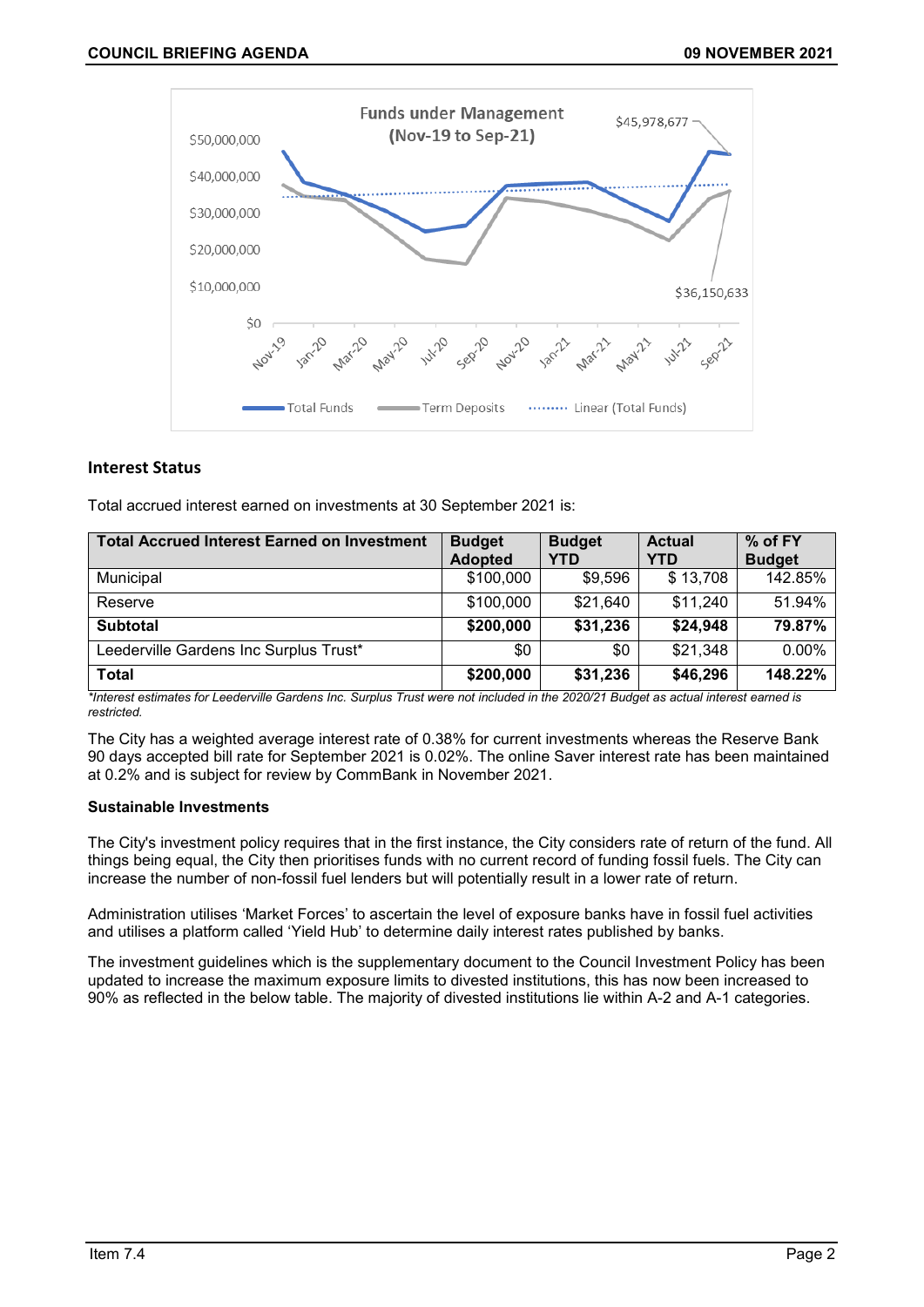| <b>Short Term</b><br><b>Rating (Standard</b><br>& Poor's) or<br><b>Equivalent</b> | <b>Direct Investments</b><br><b>Maximum %with any</b><br>one institution |                            | <b>Maximum % of Total Portfolio</b> |                         |  |
|-----------------------------------------------------------------------------------|--------------------------------------------------------------------------|----------------------------|-------------------------------------|-------------------------|--|
|                                                                                   | <b>Guideline</b>                                                         | <b>Current</b><br>position | <b>Guideline</b>                    | <b>Current position</b> |  |
| $A1+$                                                                             | 30%                                                                      | 21.3%                      | 90%                                 | 39.3%                   |  |
| $A-1$                                                                             | 25%                                                                      | 6.6%                       | 90%                                 | 6.5%                    |  |
| $A-2$                                                                             | 20%                                                                      | 10.7%                      | 90%                                 | 54.2%                   |  |

Administration will continuously explore options to ascertain if a balanced investment strategy can be developed where investments in divested banks can be increased with a minimal opportunity cost of loss in interest rate returns for instances when banks not divested in fossil fuel activities offer a higher rate of return.

# **Equity Shares**

The City of Vincent holds 11,000 shares for Bendigo Bank, purchased as North Perth Community Bank at \$1/share on 23 November 2021. These shares are trading at \$9.31 per share at 1 October 2021.

Bendigo Bank has no record of lending to coal and coal seam gas sectors since 2016 and meets the City's objective to invest in non-fossil fuel investments.

The performance of these shares, and the City's shareholding, will be reviewed as a component of our Investment Strategy, for consideration later this financial year.

#### **RISK MANAGEMENT IMPLICATIONS**

Low: Administration has developed effective controls to ensure funds are invested in accordance with the City's Investment Policy. This report enhances transparency and accountability for the City's investments.

#### **STRATEGIC IMPLICATIONS:**

This is in keeping with the City's *Strategic Community Plan 2018-2028*:

#### Innovative and Accountable

*Our resources and assets are planned and managed in an efficient and sustainable manner. Our community is aware of what we are doing and how we are meeting our goals. Our community is satisfied with the service we provide. We are open and accountable to an engaged community.*

## **SUSTAINABILITY IMPLICATIONS:**

This does not contribute to any specific sustainability outcomes of the *City's Sustainable Environment Strategy 2019-2024,* however focussing on non-fossil fuel investments contributes to a Sustainable Environment.

# **PUBLIC HEALTH IMPLICATIONS:**

This does not contribute to any public health outcomes of the City's Public Health Plan 2020-2025.

# **FINANCIAL/BUDGET IMPLICATIONS:**

The financial implications of this report are as noted in the details section of the report. Administration is satisfied that appropriate and responsible measures are in place to protect the City's financial assets.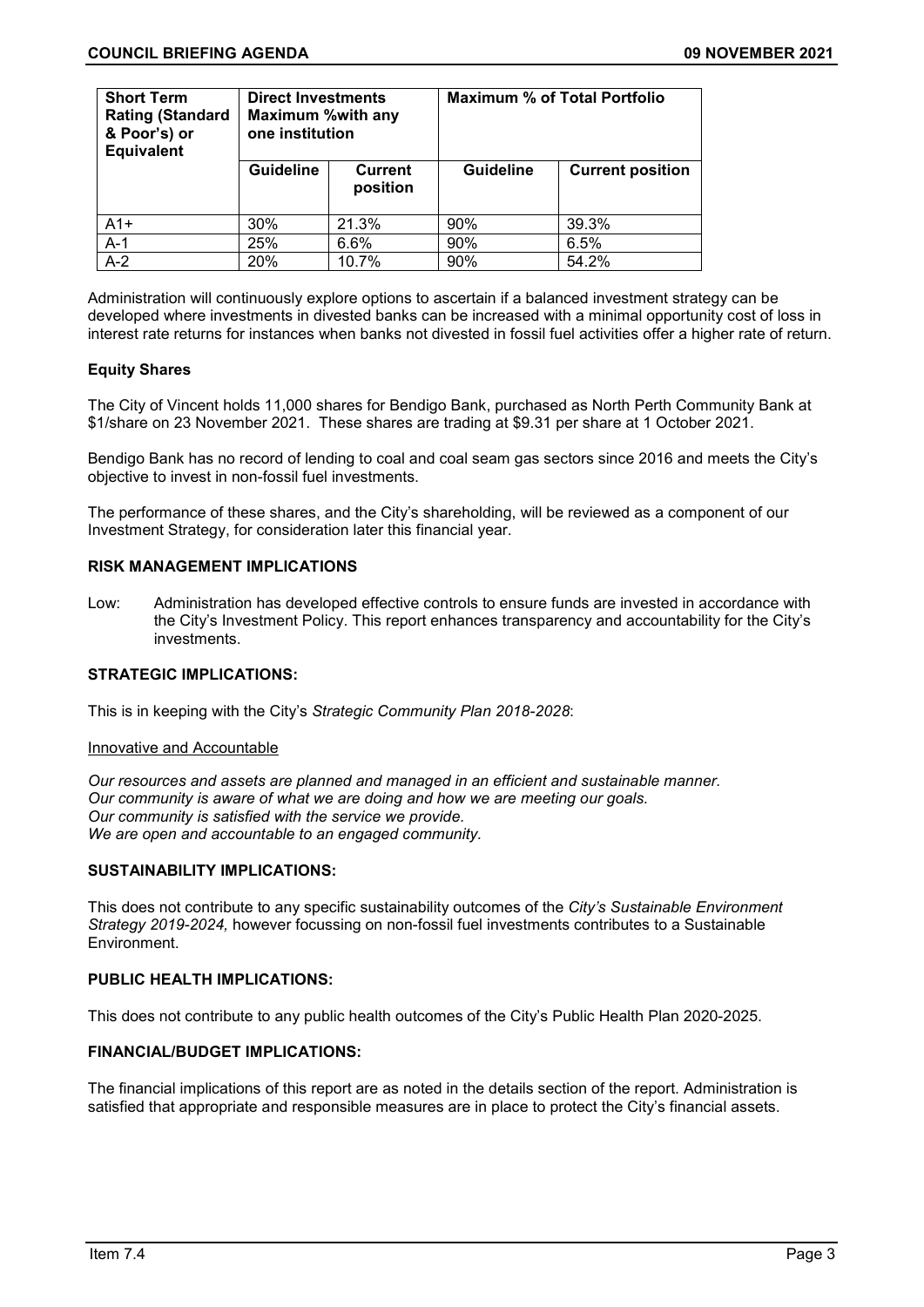#### **CITY OF VINCENT INVESTMENT PORTFOLIO** AS AT 30 SEPTEMBER 2021

|                                                                    | Municipal                                           | Reserve                                   | Leederville<br><b>Gardens Inc</b><br><b>Surplus Trust</b> | Total                                               | Total                            |
|--------------------------------------------------------------------|-----------------------------------------------------|-------------------------------------------|-----------------------------------------------------------|-----------------------------------------------------|----------------------------------|
|                                                                    | \$                                                  | \$                                        | \$                                                        | \$                                                  | %                                |
| BY INVESTMENT HOLDINGS                                             |                                                     |                                           |                                                           |                                                     |                                  |
| <b>Municipal Account</b>                                           | 4,731,572                                           | 0                                         | 0                                                         | 4,731,572                                           | 10.3%                            |
| Online Saver                                                       | 5,085,472                                           | $\mathbf 0$                               | 0                                                         | 5,085,472                                           | 11.1%                            |
| <b>Term Deposits</b>                                               | 21,946,244                                          | 10,496,592                                | 3,707,797                                                 | 36,150,633                                          | 78.6%                            |
| <b>Equity Shares</b>                                               | 11,000                                              | 0                                         | 0                                                         | 11,000                                              | $0.0\%$                          |
|                                                                    | 31,774,288                                          | 10,496,592                                | 3,707,797                                                 | 45,978,677                                          | 100.0%                           |
| <b>BY INSTITUTION</b>                                              |                                                     |                                           |                                                           |                                                     |                                  |
| <b>Bank of Queensland</b>                                          | 10,676,244                                          | 4,500,000                                 | 899,629                                                   | 16,075,873                                          | 35.0%                            |
|                                                                    |                                                     |                                           |                                                           |                                                     |                                  |
| Commonwealth Bank of Australia                                     | 9,817,044                                           | 0                                         | 0                                                         | 9,817,044                                           | 21.3%                            |
| Members Equity Bank Ltd.                                           | 0                                                   | 1,805,262                                 | 852,499                                                   | 2,657,761                                           | 5.8%                             |
| National Australia Bank                                            | 6,300,000                                           | 0                                         | 1,955,669                                                 | 8,255,669                                           | 18.0%                            |
| North Perth Community Bank                                         | 11,000                                              | 0                                         | 0                                                         | 11,000                                              | 0.0%                             |
| <b>AMP Bank</b>                                                    | 2,970,000                                           | 2,000,000                                 | 0                                                         | 4,970,000                                           | 10.7%                            |
| Macquarie Bank                                                     | 2.000.000                                           | 1.000.000                                 | 0                                                         | 3,000,000                                           | 6.6%                             |
| Defense Bank                                                       | $\bf{0}$                                            | 1,191,330                                 | 0                                                         | 1,191,330                                           | 2.6%                             |
|                                                                    | 31,774,288                                          | 10,496,592                                | 3,707,797                                                 | 45,978,677                                          | 100.0%                           |
| $A-1+$<br>A-1<br>$A-2$                                             | 16,117,044<br>2,000,000<br>13,657,244<br>31,774,288 | 0<br>1,000,000<br>9,496,592<br>10,496,592 | 1,955,669<br>0<br>1.752.128<br>3,707,797                  | 18,072,713<br>3,000,000<br>24,905,964<br>45,978,677 | 39.4%<br>6.5%<br>54.1%<br>100.0% |
| <b>BY TERMS</b>                                                    |                                                     |                                           |                                                           |                                                     |                                  |
| $0-30$ days                                                        | 9,817,044                                           | 0                                         | 0                                                         | 9,817,044                                           | 21.4%                            |
| 31-90 days                                                         | 0                                                   | 3,500,000                                 | 0                                                         | 3,500,000                                           | 7.6%                             |
| 91-180 days                                                        | 1,000,000                                           | 0                                         | 0                                                         | 1,000,000                                           | 2.2%                             |
| 181-270 days                                                       | 14, 123, 756                                        | 5,996,592                                 | 852,499                                                   | 20,972,847                                          | 45.5%                            |
| 270-365 days                                                       | 4,876,244                                           | 1.000,000                                 | 2,855,298                                                 | 8,731,542                                           | 19.0%                            |
| > 1 year                                                           | 1,957,244                                           | 0                                         | 0                                                         | 1,957,244                                           | 4.3%                             |
|                                                                    | 31,774,288                                          | 10,496,592                                | 3,707,797                                                 | 45,978,677                                          | 100.0%                           |
| <b>BY MATURITY</b>                                                 |                                                     |                                           |                                                           |                                                     |                                  |
| $0-30$ days                                                        | 12,317,044                                          | $\mathbf 0$                               | 0                                                         | 12,317,044                                          | 26.8%                            |
| 31-90 days                                                         | 11,000                                              | 5,691,330                                 | 899,629                                                   | 6,601,959                                           | 14.4%                            |
| 91-180 days                                                        | 989,000                                             | 2,805,262                                 | 852,499                                                   | 4,646,761                                           | 10.1%                            |
| 181-270 days                                                       | 4,876,244                                           | 0                                         | 1,955,669                                                 | 6,831,913                                           | 14.9%                            |
| 270-365 days                                                       | 13,570,000                                          | 0                                         | 0                                                         | 13,570,000                                          | 29.4%                            |
| > 1 Year                                                           | 11,000                                              | 2,000,000                                 | 0                                                         | 2,011,000                                           | 4.4%                             |
|                                                                    | 31,774,288                                          | 10,496,592                                | 3,707,797                                                 | 45,978,677                                          | 100.0%                           |
| BY FOSSIL FUEL EXPOSURE (as determined by www.marketforces.org.au) |                                                     |                                           |                                                           |                                                     |                                  |
| Fossil Fuel Lending                                                | 31,763,288                                          | 7,500,000                                 | 2,855,298                                                 | 42,118,586                                          | 91.6%                            |
| Non Fossil Fuel Lending                                            | 11,000                                              | 2,996,592                                 | 852,499                                                   | 3,860,091                                           | 8.4%                             |

#### Non Fossil Fuel Lending 11,000 2,996,592 852,499 3,707,797 45,978,677 31,774,288 10,496,592

 $\,$  1  $\,$ 

 $100.0\%$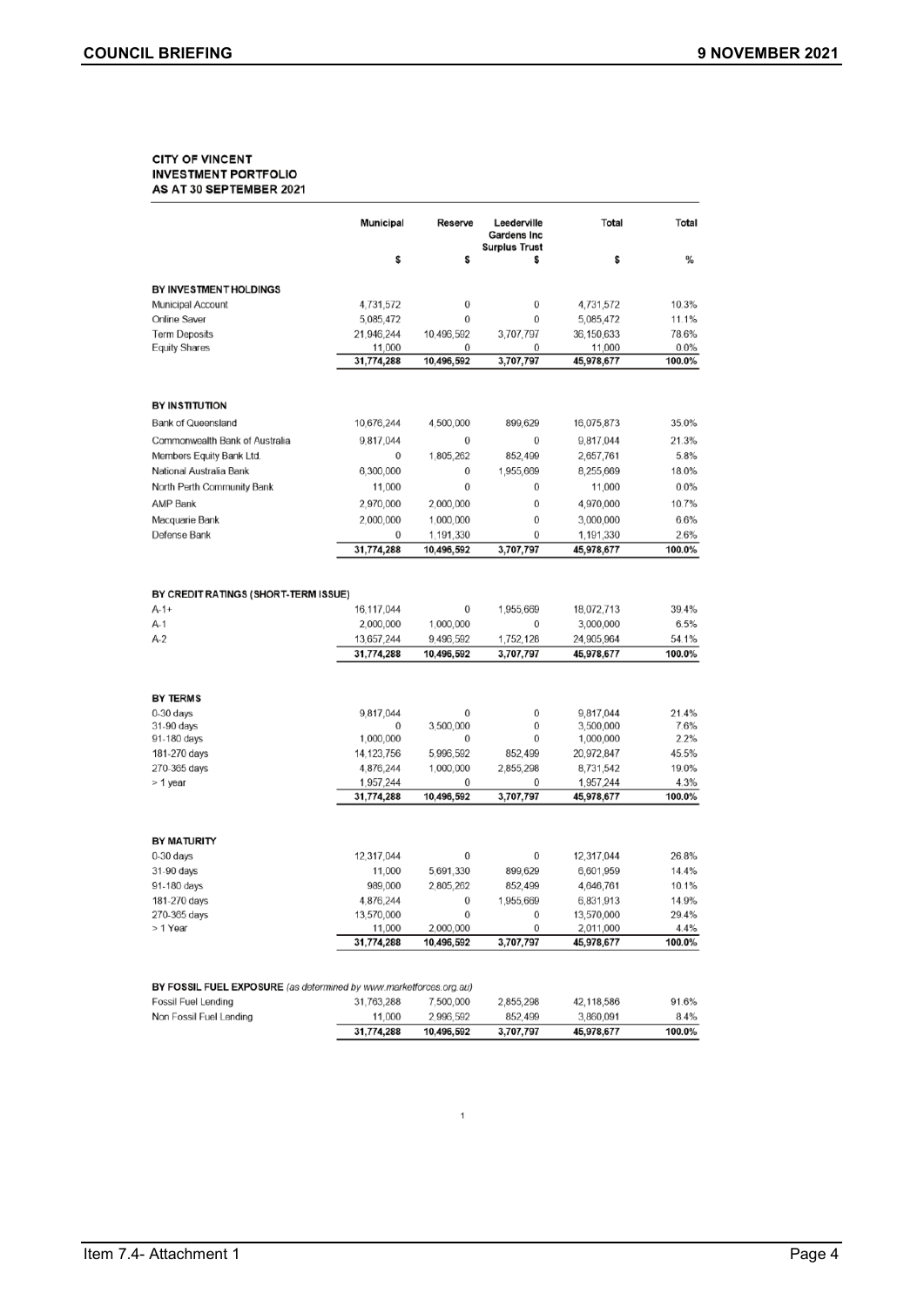# **CITY OF VINCENT CURRENT INVESTMENT HOLDING** AS AT 30 SEPTEMBER 2021

| <b>Funds</b>                          | Institution                    | Investment<br>Date | Maturity<br>Date | Term | Interest<br>Rate | Principal<br>\$ |
|---------------------------------------|--------------------------------|--------------------|------------------|------|------------------|-----------------|
| <b>OPERATING ACCOUNTS</b>             |                                |                    |                  |      |                  |                 |
| Municipal                             | Commonwealth Bank of Australia |                    |                  |      | $0.00\%$         | 4,731,572       |
| Municipal                             | Commonwealth Bank of Australia |                    | Ongoing          |      | 0.20%            | 5,085,472       |
| <b>Total Operating Funds</b>          |                                |                    |                  |      |                  | 9,817,044       |
| <b>EQUITY SHARES</b>                  | North Perth Community Bank     | 23/11/2001         |                  |      |                  | 11,000          |
| <b>Total Equity Shares</b>            |                                |                    |                  |      |                  | 11,000          |
| <b>TERM DEPOSITS</b>                  |                                |                    |                  |      |                  |                 |
| Reserve                               | Macquarie Bank                 | 01/02/2021         | 01/11/2021       | 273  | 0.55%            | 1,000,000       |
| Leederville Gardens Inc Surplus Trust | <b>Bank of Queensland</b>      | 18/03/2021         | 20/12/2021       | 277  | 0.40%            | 899,629         |
| Reserve                               | Defense Bank                   | 18/03/2021         | 13/12/2021       | 270  | 0.37%            | 1,191,330       |
| Municipal                             | National Australia Bank        | 18/03/2021         | 18/10/2021       | 214  | 0.31%            | 2,500,000       |
| Reserve                               | Members Equity Bank Ltd.       | 18/06/2021         | 14/01/2022       | 210  | 0.45%            | 1,805,262       |
| Leederville Gardens Inc Surplus Trust | Members Equity Bank Ltd.       | 30/06/2021         | 28/01/2022       | 212  | 0.45%            | 852,499         |
| Reserve                               | <b>Bank of Queensland</b>      | 18/06/2021         | 14/01/2022       | 210  | 0.45%            | 1,000,000       |
| Municipal                             | AMP Bank                       | 20/08/2021         | 20/08/2022       | 365  | 0.75%            | 1,946,244.00    |
| Reserve                               | <b>AMP Bank</b>                | 20/08/2021         | 18/08/2022       | 363  | 0.75%            | 2,000,000.00    |
| Reserve                               | <b>Bank of Queensland</b>      | 20/08/2021         | 17/11/2021       | 89   | 0.25%            | 3,500,000.00    |
| Municipal                             | Macquarie Bank                 | 20/08/2021         | 18/02/2022       | 182  | 0.40%            | 1,000,000.00    |
| Municipal                             | Macquarie Bank                 | 30/08/2021         | 30/11/2021       | 92   | 0.40%            | 1,000,000.00    |
| Municipal                             | <b>AMP Bank</b>                | 30/08/2021         | 01/03/2022       | 183  | 0.35%            | 1,023,756.00    |
| Municipal                             | <b>Bank of Queensland</b>      | 30/08/2021         | 29/03/2022       | 211  | 0.33%            | 3,500,000.00    |
| Municipal                             | <b>Bank of Queensland</b>      | 30/08/2021         | 02/06/2022       | 276  | 0.35%            | 4,876,244.00    |
| Municipal                             | <b>Bank of Queensland</b>      | 17/09/2021         | 18/03/2022       | 182  | 0.33%            | 2,300,000.00    |
| Municipal                             | National Australia Bank        | 17/09/2021         | 18/03/2022       | 182  | 0.28%            | 3,800,000.00    |
| Leederville Gardens Inc Surplus Trust | National Australia Bank        | 17/09/2021         | 18/06/2022       | 274  | 0.32%            | 1,955,669.00    |
| <b>Total Term Deposits</b>            |                                |                    |                  |      |                  | 36,150,633      |

**Total Investment Including At Call** 

45,978,677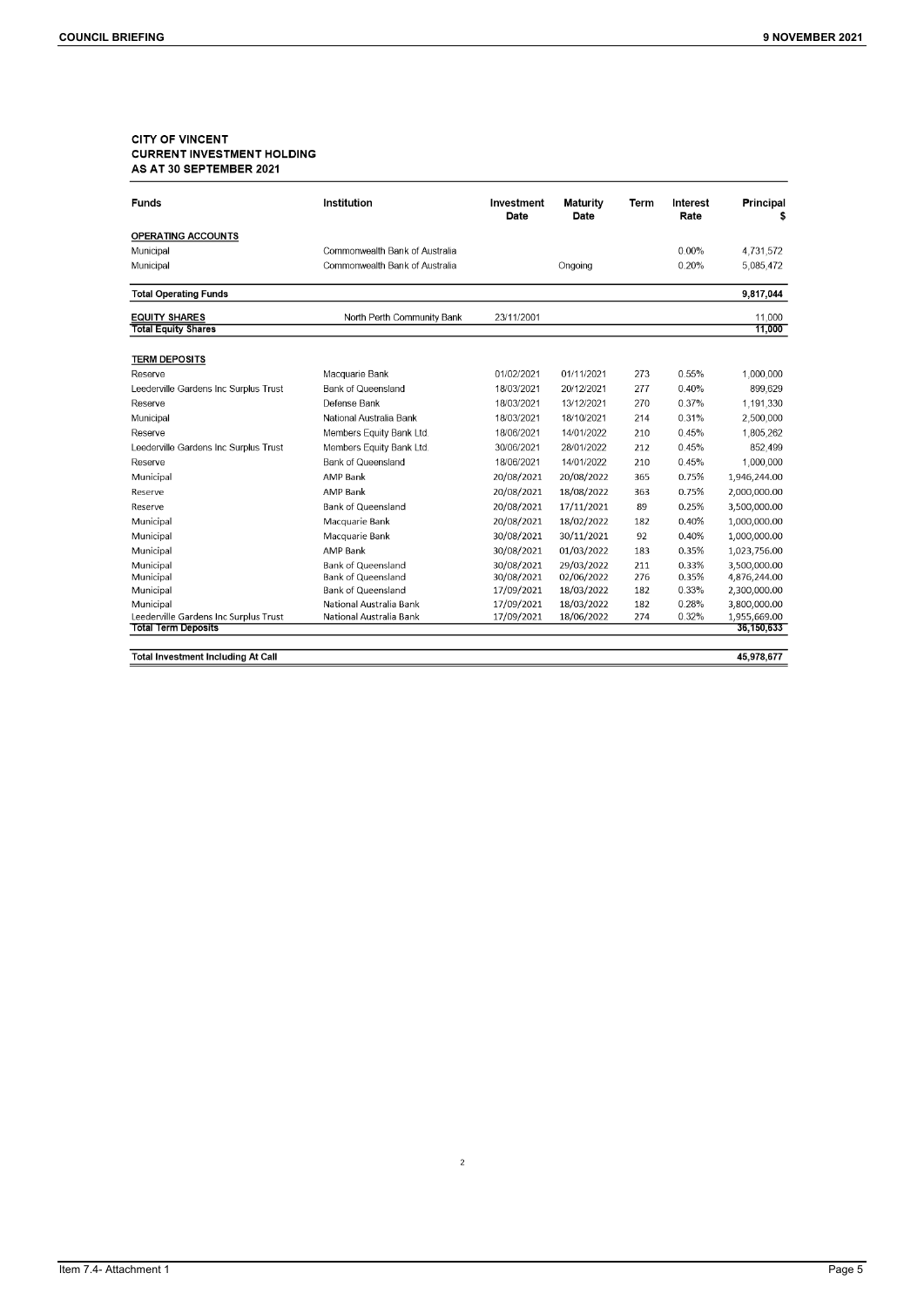#### **CITY OF VINCENT INVESTMENT PERFORMANCE** AS AT 30 SEPTEMBER 2021









**INTEREST RATE COMPARISON** 

3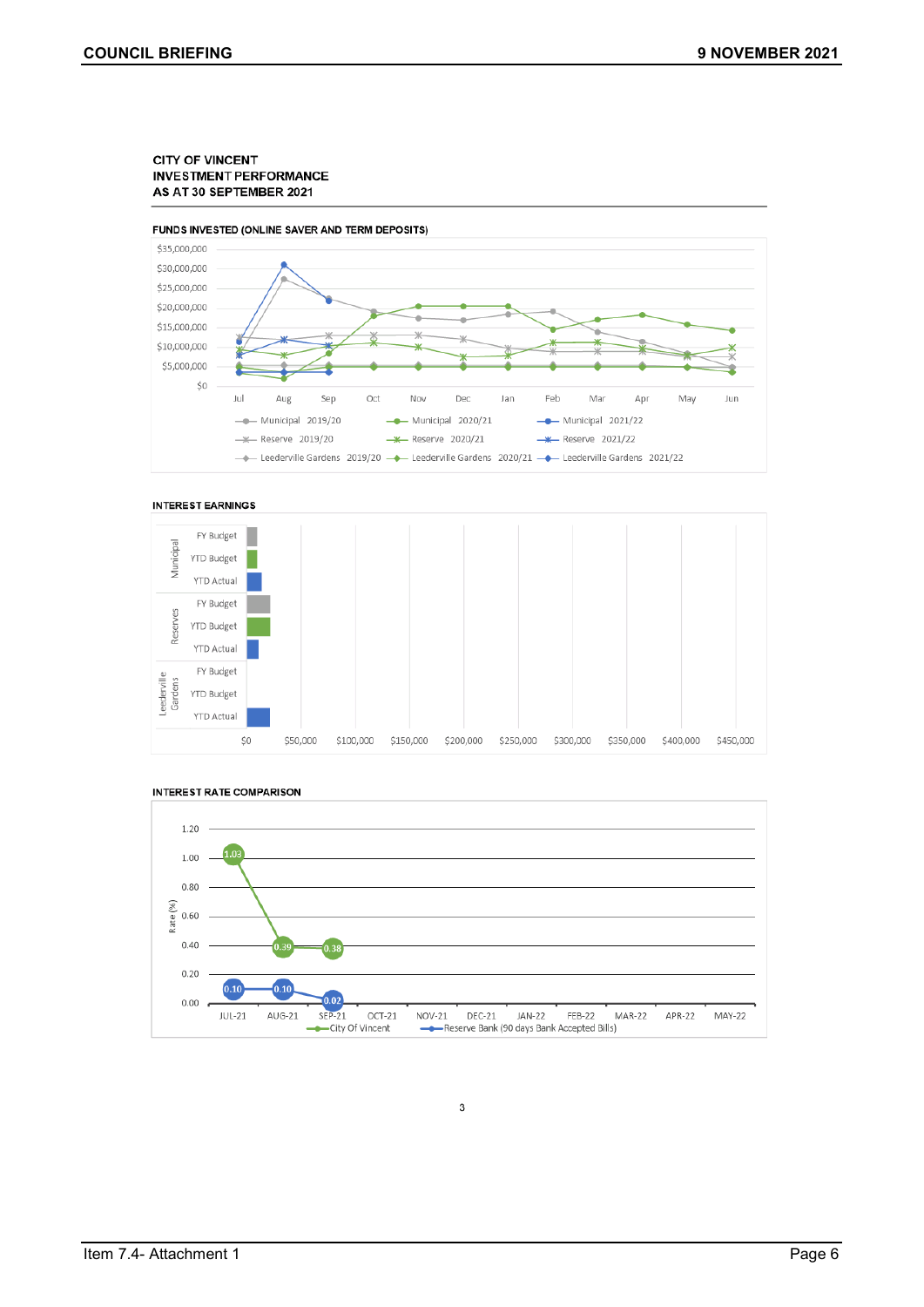#### **CITY OF VINCENT INVESTMENT POLICY COMPLIANCE** AS AT 30 SEPTEMBER 2021

#### TOTAL PORTFOLIO EXPOSURE







 $\overline{4}$ 

\* Selection of non fossil fuel investments is based on information provided by www.marketforces.org.au.

Item 7.4- Attachment 1 Page 7